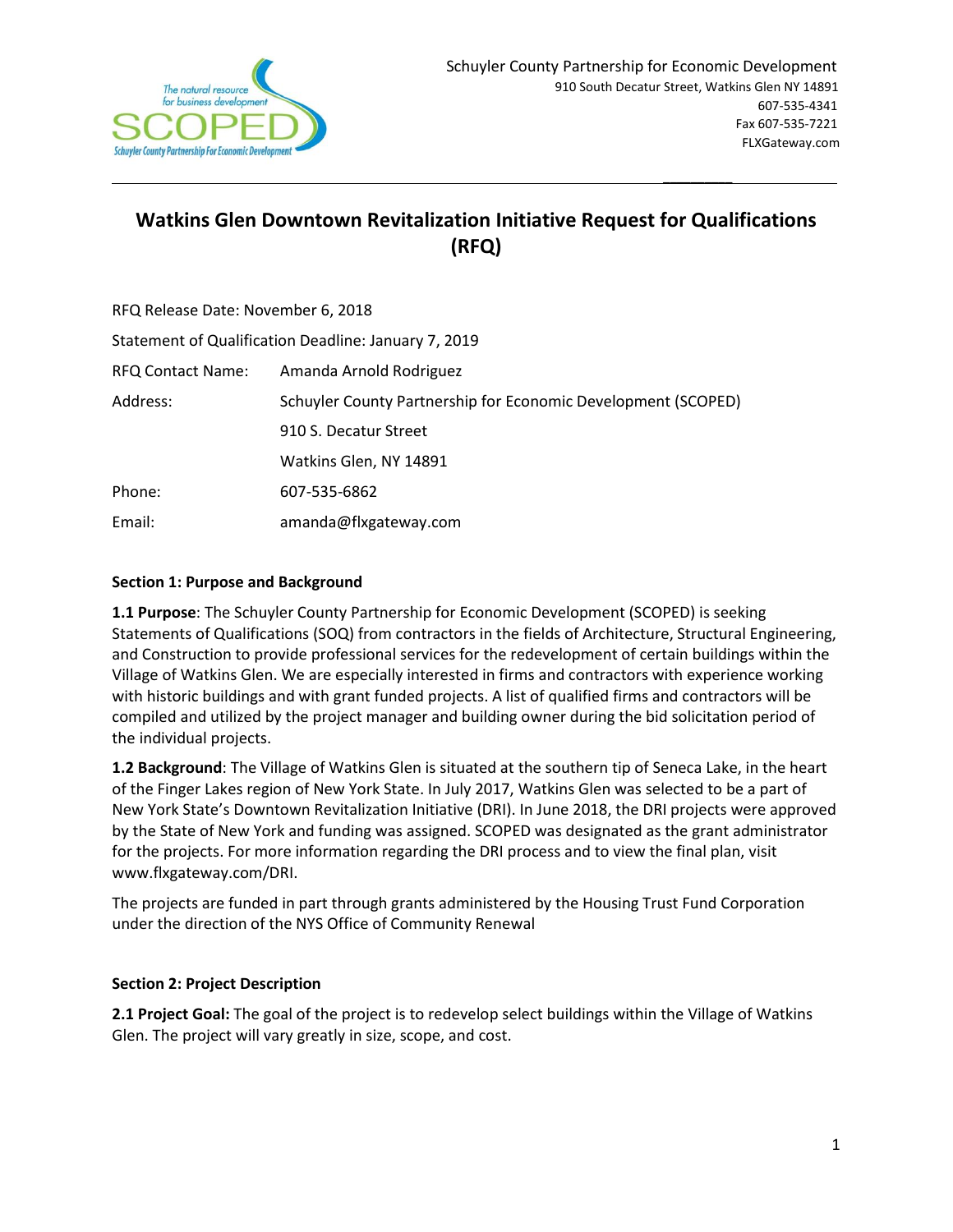

**2.2 Project Components:** Currently there are seven buildings identified for redevelopment. Additionally, a fund has been created that will fund up to ten additional projects. The projects will vary in size from complete reconstruction to façade work and will range in project costs from \$50,000 to over \$1,000,000.

While preliminary work has been completed, details of the projects are incomplete. The exact components of the projects are unknown at this time.

 $\overline{\phantom{a}}$  , and the contract of the contract of the contract of the contract of the contract of the contract of the contract of the contract of the contract of the contract of the contract of the contract of the contrac

**2.3 Project Funding:** The projects are funded in part by matching grants, administered by the Housing Trust Fund Corporation under the direction of the NYS Office of Community Renewal through the DRI. The exact funding and projects costs have yet to be determined.

**2.4 Project Location:** The various projects are located within the Village of Watkins Glen.

#### **Section 3: Scope of Work**

The exact Scope of Work for the individual projects is unknown at this time. However, all projects will require a structural engineer, an architect, and various construction contractors.

Project Schedule:

Initiation: October 1st, 2018

Completion: June 30th, 2021

Individual projects will have their own schedule based on the individual Scope of Work.

#### **Section 4: Request for Qualifications**

SCOPED intends to compile a list of architects, structural engineers, and construction contractors with successful past experience with similar project types, especially historic redevelopment. All architects, structural engineers, and construction contractors shall complete all work in accordance with the latest applicable codes, local design standards, regulations, grant requirements and shall incorporate a fiscally and environmentally sustainable design approach. All architects, structural engineers, and construction contractors shall be licensed as required by law.

**4.1 Submission Requirements:** Submission of qualifications shall include, but not be limited to:

1. Proposer's complete name, business address, and telephone number and the name of the business, mailing address, and telephone number of person that the Schuyler County Partnership for Economic Development Staff should contact regarding the proposal, as well as the location of the office(s) where work will be carried out.

2. A description of the proposer's organization, including names of principals, number of employees, longevity, client base, areas of specialization and expertise and any other pertinent information in such a manner that proposal evaluators may reasonably formulate an opinion about the stability and financial strength of the organization. Include M/WBE Designation if applicable.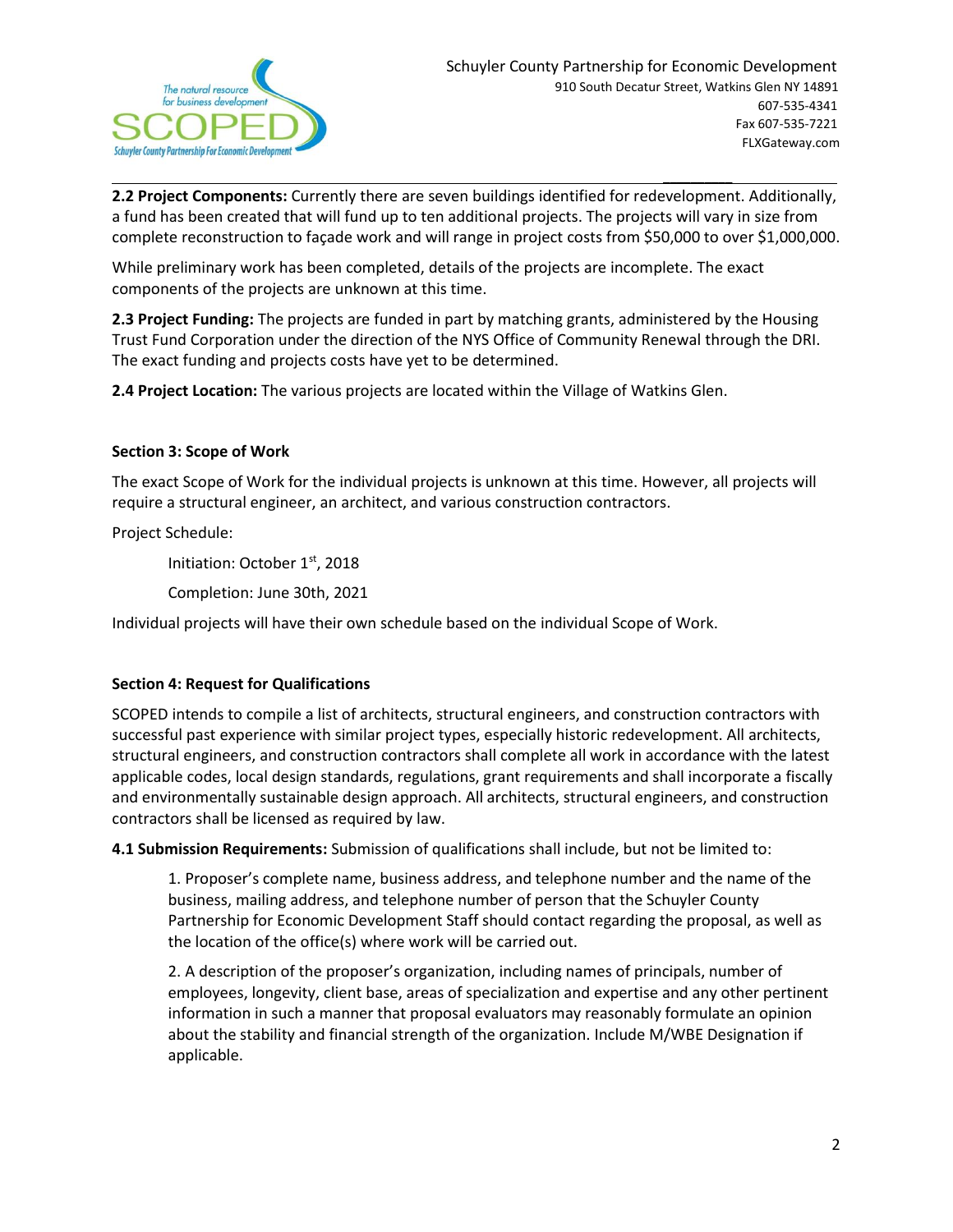

3. Provide similar experience illustrating similar projects or work related to the capabilities in working with historic redevelopment. Cite specific projects of a similar nature to the Project described herein and list a reference with primary contact information for each project cited.

 $\overline{\phantom{a}}$  , and the contract of the contract of the contract of the contract of the contract of the contract of the contract of the contract of the contract of the contract of the contract of the contract of the contrac

4. Provide proof of adequate insurance, including: comprehensive general liability insurance coverage with per occurrence limit of \$1,000,000 and a separate minimum \$2,000,000 aggregate limit; automotive insurance of \$1,000,000 per incident; workers compensation in compliance with New York State Law; and disability insurance in compliance with New York State Law.

5. Identification of Lawsuits and Administrative Claims/Fine): Consultants must identify all lawsuits, administrative claims or fine proceedings Consultant has been a party to in the past five (5) years. Include any fines levied by any governmental unit relating to the proposed work in this RFP such as fines from the DEC, Department of Labor or other units of government.

6. A thumb drive with an electronic copy of the proposal in pdf format must be received at the SCOPED office at 910 S. Decatur Street Watkins Glen, NY 14891 by 4pm on Thursday, November 29th, 2018. All thumb drives need to be in a sealed envelope. The name and address of the consultant needs to be on the outside of the envelope. Each envelope will be stamped with the date and time as they are received.

**4.2 Questions:** Questions regarding this Request for Qualifications can be sent to Amanda Arnold Rodriguez at amanda@flxgateway.com or by phone to 607-535-6862.

Applicants are encouraged to schedule a site visit and meeting with SCOPED prior to submitting their SOQ.

**4.3 Confidentiality:** The rules of the Request do not permit disclosure of the identity of participating firms until after the designated proposal deadline. After that date, no attempt will be made to withhold the names of firms who have submitted proposals, although financial reports and similar data submitted with each proposal will be treated as confidential.

**4.4 Evaluation Criteria:** Requests for Qualifications will be evaluated based on the criteria below;

1. Firm experience/reputation/workload: The firm's experience in similar work and the record of successful results of that work. Consideration will be given to the firm's ability to take on additional work, demonstrate understanding of the goals and purposes of this Project, specific management approach, how well the firm's organization structure show sufficient depth of its present workload, approach to managing the project's budget and time, and the firm's ability to offer the breadth and quality of services required for this Project.

2. Response to the project objectives outlined in the scope of work: The proposed approach for performing the work for this Project, including demonstrated understanding of the scope of work for this Project and Project deliverables. Ideas that are innovative, cost-effective, sustainable and feasible for the Project will be given additional weight.

3. Experience of the personnel assigned to this project team: A firm provides the resources but the individuals assigned to a project are how the job gets done. The Committee will give weight to the individual qualifications of the project team members who will be assigned to do work on the Projects. Consideration will include the Project Manager's individual qualifications,